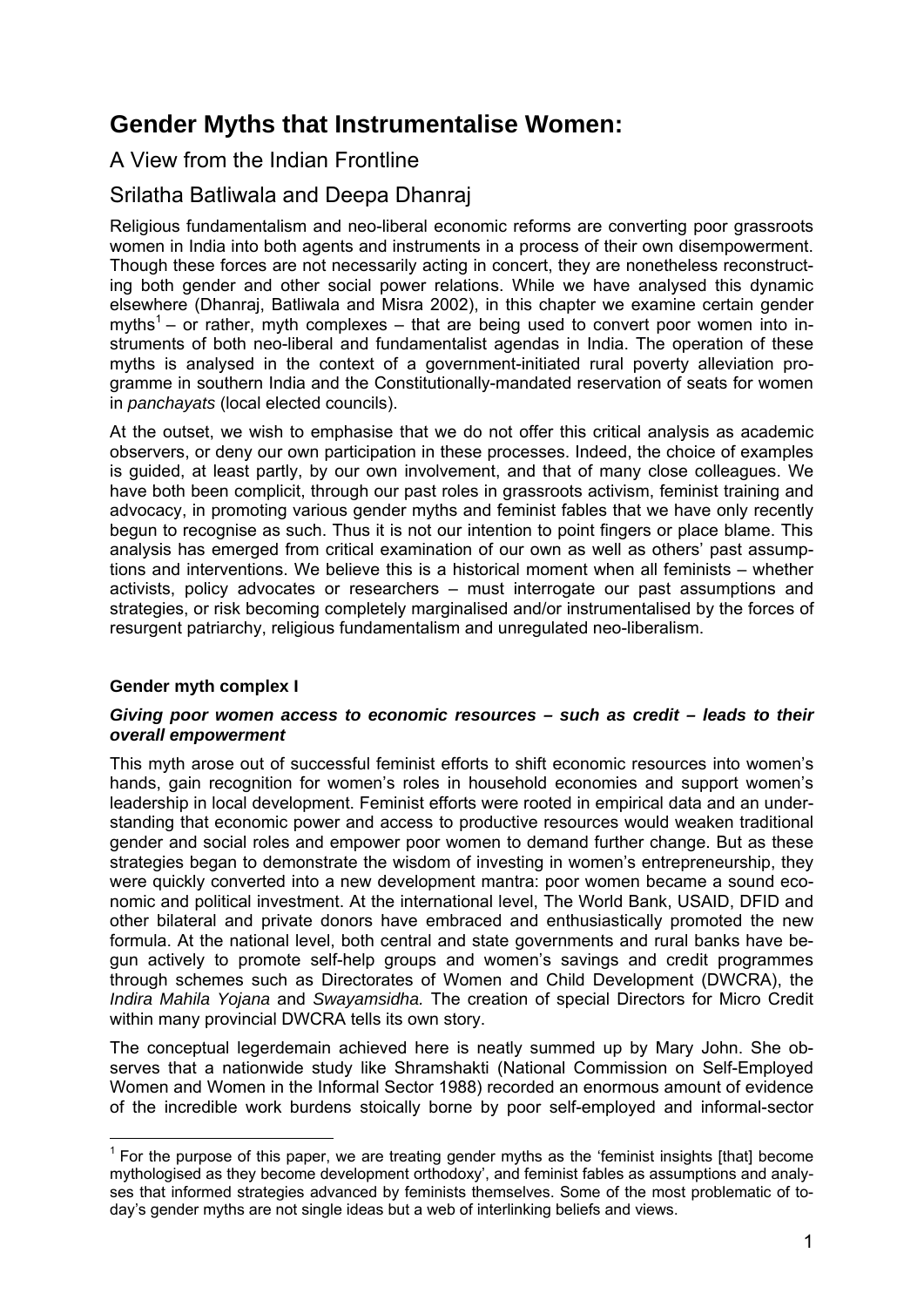working women in India; but in the hands of neo-liberal advocates, 'these findings are no longer arguments about *exploitation* so much as proofs of *efficiency*' (John 2004: 247, own emphasis). Poor women were gradually seen as harder working, easier to mobilise, more honest, and better credit risks. They would selflessly work for the betterment of their entire families and communities, and were thus great poverty alleviation agents. Politically, they were soon imagined as loyal voters and excellent anti-corruption vigilantes. Obviously, many of these stereotypes were basically true. But the myth-making arose when qualities born out of women's struggle for survival were turned to political and economic ends, rather than the feminist commitment to their empowerment.

In India, one of the most high-profile propagators of this myth was the former Chief Minister of Andhra Pradesh state, Mr Chandrababu Naidu. His affinity for high-tech corporate management systems had earned him the epithet 'The CEO of Andhra Pradesh.' From 1999, his regime launched an economic restructuring project, and Mr Naidu decided to use rural women as the key instruments in his political strategy for staying in power. The restructuring project included a major povertyalleviation component to appease the mass of poorer rural voters, who were unlikely to benefit from the de-regulation, improved investment incentives and removal of bureaucratic hurdles that facilitated the urban affluent classes. Mr Naidu's *modus operandi* was to create government-owned NGOs (amusingly called 'GONGOs' in some quarters), administered by elite Indian civil service officers. Mr Naidu made it clear to both his party cadres and government functionaries that implementation of the anti-poverty programme would be *solely* through grassroots women's groups. In the Indian *realpolitik*, this signalled that the only political constituency he was interested in building was women, and he conflated women with 'poor', 'rural' and 'community'.

Thus it was that the largest poverty alleviation programme in the state focused entirely on rural women: the World Bank-funded District Poverty Initiatives Project (DPIP), with a budget of 26,000 million Indian Rupees (US \$553 million, UK £333 million) in twenty districts of the state. Headed by hand-picked officers of the elite Indian Administrative Service, the project began with the identification of all formations of women at the village level (Self Help Groups, Mahila Mandals, Bhajan Mandalis)<sup>2</sup>. Simultaneously, NGOs were asked to conduct training for the women's groups in gender issues, income generation activities, and financial skills such as accounting and bookkeeping.

Although the project was initially designed to enable the women's groups to determine and create local projects based on their own priorities (including building community assets like drinking water pumps), it was rapidly reduced to distributing loans to individual women for incomegenerating activities. Very poor women soon fell out of the net because they could not pay the weekly contribution required to retain membership of the self-help group. In a short while, only women with some stable earning capacity remained in the groups. The project also tried to improve women's access to and relations with markets. For instance, women who gathered and sold tamarind were often being swindled by middlemen who drove down purchase rates and used falsified weights and scales. An internet-based system was therefore introduced to check market rates on a daily basis, in order to give women more bargaining power. But many women could not exercise that power since they were heavily indebted to the buyers. The self-help group was simply not a powerful enough structure from which to challenge weights and measures or purchase prices, as a cooperative or trade union might have been – particularly since rights awareness and strengthening the capacity for collective struggle were not part of the organizing strategy for such groups.

The project's community organizers also began to press women to take multiple production loans; and the number of hours they were working increased dramatically – there was no other way to keep pace with their mounting debt. Older daughters had to pick up the slack by leaving school in order to perform the domestic subsistence tasks their mothers could no longer do. But if one converted their profits from all these enterprises into wages, not one of them was netting an income above the minimum daily wage. At a workshop on 'Rethinking

<sup>1</sup>  $2$  These are women's clubs and the equivalent of Western choral societies.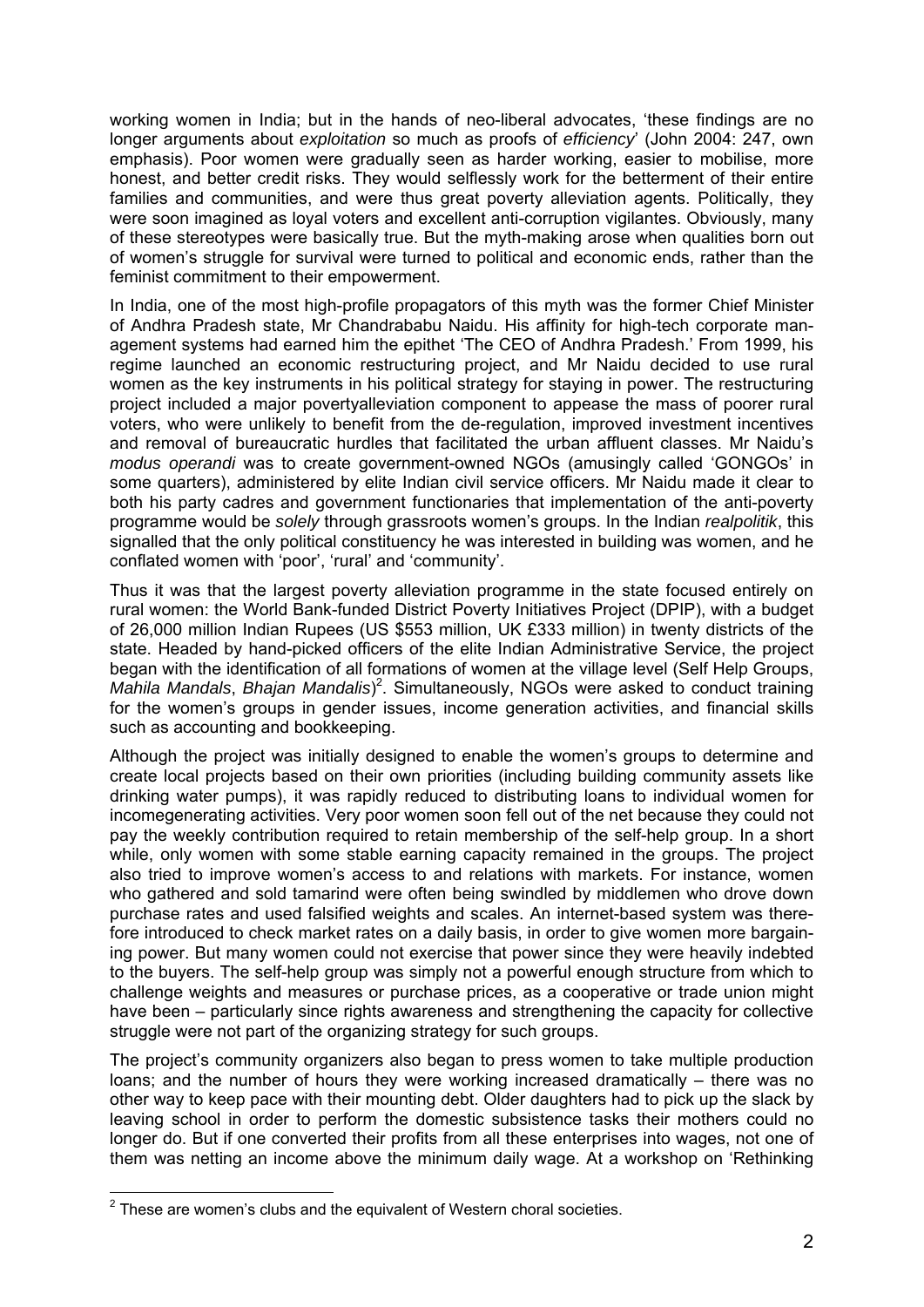Micro-Credit', held at the recent World Social Forum in Bombay, rural women from different parts of the country spoke passionately about their multiple debt burdens and how repayment had increased their workloads to inhumane levels. Yet, such projects continually cite these women as models of entrepreneurship – not surprising since the only indicator they use is monthly cash turnover. Meanwhile, men in project villages became sullen and resentful. Women handling so much money had become a source of humiliation; they neither understood nor acknowledged the women's onerous workload, or the debt trap. Thus, apart from being overworked and anxious about mounting interest and repayments, women had to deal with this growing hostility (and possibly violence) from men.

Far more problematic, however, was the assumption behind the project's strategy: that once money was handed over to women in the form of loans, they were responsible for improving their lot, and the state's role had ended. At the same time, this munificence would earn the ruling party rural women's allegiance, and secure its political future. The women's political agency has been reduced to the privilege of being agents, consumers and beneficiaries of state-controlled credit and microenterprise programmes, with no other resources for improving the condition of their daily lives. There are no investments, for example, in providing cooking fuel, water close to the home, or day care for younger children, so that older daughters can go to school. Women are so preoccupied with earning income to repay loans that they have little time or energy to participate in other public affairs, or organize to address other issues.

Ironically, this is the same region of India that once saw massive participation by poor women in large-scale political movements (such as the armed struggle in Telengana, see Sanghatana 1989; Sen 2000: 24) for land, for minimum wages, in protests against rise in price of basic commodities, and against the sale of country liquor that beggared families while filling state coffers with revenue. How ironic that the women of this same region were converted into passive instruments of the regime's single-point anti-poverty programme, with little or no capacity to negotiate for a different agenda or approach.

It is no wonder, then, that Mr Naidu's Telugu Desam party suffered a humiliating rout in the May 2004 state elections in Andhra Pradesh. Electoral data showed that both men and women from rural areas had voted almost *en masse* against his party, demonstrating a vehement rejection of his political strategy and policies. Clearly, the poor women of the region had reclaimed their political agency through the ballot box. Since then, the DPIP continues to function, but in a very low-key way. The message sent by women (and men) has not been lost on other political parties, including Mr Naidu's successors.

This kind of narrow approach is not unusual in credit-focused strategies. A decade ago, staff of BRAC, a Bangladeshi NGO famous for its very large-scale women-focused povertyalleviation programme, acknowledged the same in a review of the gender impact of their work:

The evidence suggested that participation in BRAC's programs had strengthened women's economic roles and, to some extent, increased women's empowerment measured in terms of mobility, economic security, legal awareness, decision making and freedom from violence within the family. However, widely acknowledged among BRAC staff was the fact that the imperatives of credit delivery were eclipsing the objectives of social change. (Rao, Stuart and Kelleher 1999: 43)

Programmes to alleviate poverty are obviously rooted in ideological frameworks. The DPIP and the oppressive manner in which it was implemented demonstrate the heavy influence of the neo-liberal paradigm. It ensured that people – for which read women – participated in their economic upliftment in the most apolitical and disempowering way imaginable. As Lucy Taylor argues, the neo-liberal agenda requires the state to keep those 'who have not forgotten their politicised past… busy and out of harm's way, distracted from wider political considerations and submerged within the minutiae of issues in their own backyard' (1996: 785).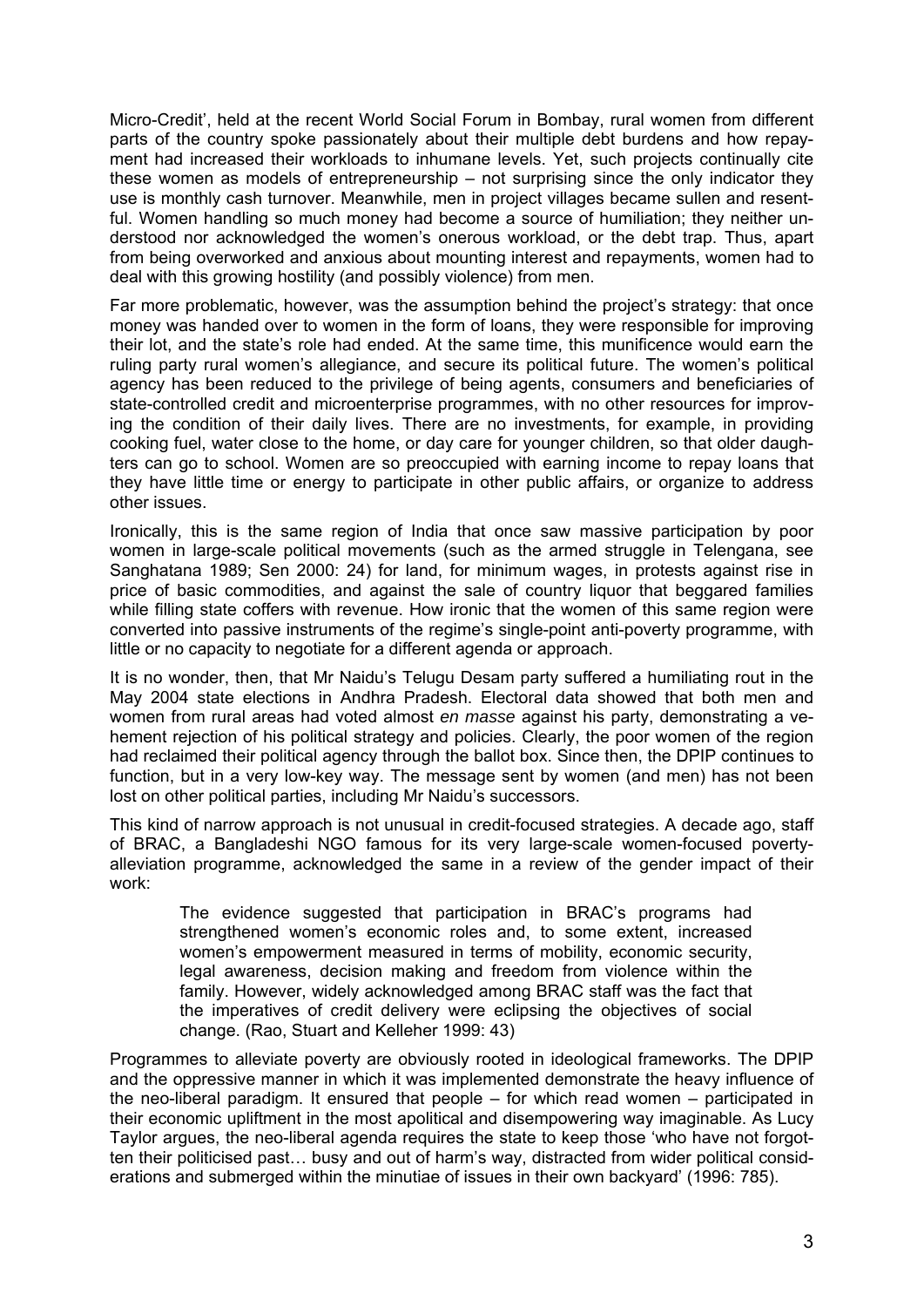The neo-liberal agenda, Taylor suggests, requires citizens to accept the reformed identity of the state as facilitator, not key agent, of social and individual betterment. It also demands the twin identities of citizen and individual – i.e. the active, socially responsible citizen and the active, socially responsible individual who is in charge of her own destiny. The neo-liberal rules for the new woman citizen, as evidenced in the Andhra Pradesh project, were quite clear: improve your household's economic condition, participate in local community development (if you have the time), help build and run local (apolitical) institutions like the self-help group; by then, you should have no political or physical energy left to challenge this paradigm. These rules sustain a sort of depoliticised activism at the local level – one that inherently does not build upward momentum. It is a matter for celebration that the women of Andhra Pradesh refused to be so diminished and instrumentalised. Readers may wonder why we are so concerned about this attempt at depoliticising poor women. Isn't it a good thing if poor women gain greater access to productive resources? The answer lies a few hundred kilometres away. It is the experience of Gujarat state, with some of the oldest and largest networks of women's credit and income-generation groups, that challenges such complaisance. It is here that totalitarian, fundamentalist, anti-poor ideologies and their Hindu cadres, largely undisturbed and unchallenged, have waged their violent politics at the grassroots level, culminating in the horrifying and organized carnage against the Muslim minority (the worst since the partition of India in 1947, with Muslim women being particularly targeted) of early 2002. Despite extensive grassroots-level women's economic empowerment programmes, mostly operated by NGOs who claimed to promote a tolerant, unifying value system, neither Muslim nor Hindu members of these networks seem to have been aware of the approaching carnage, or brought up for discussion the vicious hate campaigns that were afoot for at least one year before the pogroms (Khan 2002). In the very neighbourhoods in which these women lived, the aggressively fundamentalist *Vishwa Hindu Parishad* had been actively mobilising other women into *Durga Vahinis* (women's militias), and providing arms training (to defend themselves against the insatiable sexual appetite of minority men). It seems incredible that none of this came to the attention of women in the micro-enterprise or self-employed groups that dot the state, or to the NGOs who organize them. Was this because, as in the BRAC case, they were so narrowly absorbed in their economic activities that they never sensed the political winds blowing through their very villages and neighbourhoods? Or was it because the discussion of larger politics was never included on weekly or monthly women's group meeting agendas?

What we are seeing is a troubling picture. On the one hand, the state and its international allies are promoting not just narrowly-conceived self-help programmes for poor rural and urban women, but a model of citizenship and participation that is highly instrumentalist, dissipating women's political agency. On the other, fundamentalist organizations and political parties are actively mobilising women of all classes to advance their agendas. It is frightening indeed to contemplate the fact that in India, the only force currently interested in empowering poor women as political actors is the Hindu fundamentalist movement.

#### **Gender myth complex**

*If women gain access to political power, they will opt for politics and policies that promote social and gender equality, peace and sustainable development. Thus, quo*tas or other methods of ensuring high proportions of women in elected bodies will *transform these institutions. Women will alter the character of political culture and the practice of public power.* 

It is not hard to understand how this fable came into being (sometime in the 1970s, we think). Male domination of public power and politics had led to the destruction of life, humanity and the earth itself. Even in so-called 'liberal democracies', the notion of democracy itself had been reduced, as the late Claude Ake pointed out, to a minimalist version, where the main privilege enjoyed by citizens is that of some protection from state power (Ake 1996). As feminists from the North and South began to expand and deepen their understanding of the roots of gender discrimination, they argued that women's access to power and decision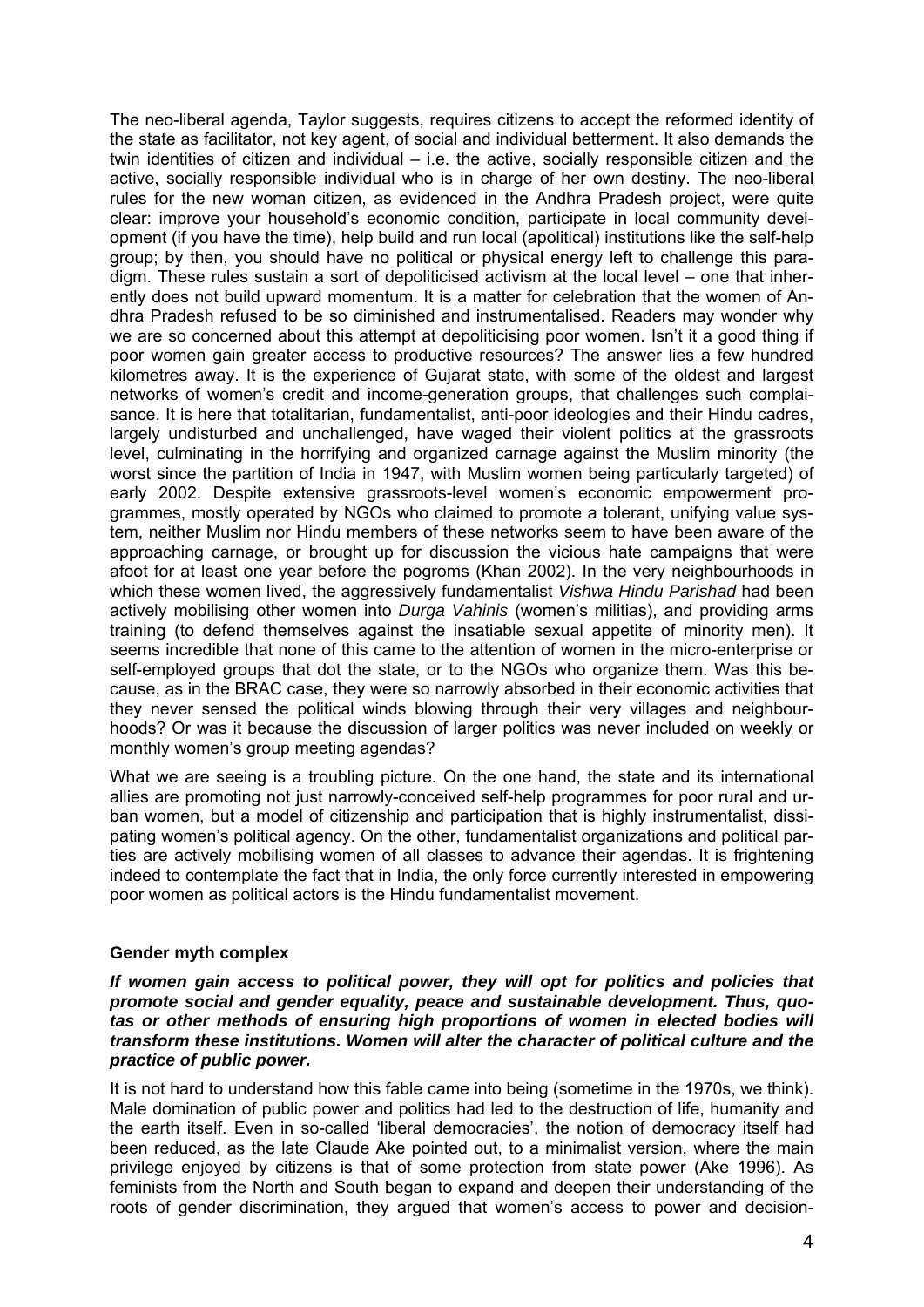making authority in the public realm was as critical to achieving gender equality as changing power relations in the private sphere of households (UN Beijing Declaration and Platform for Action, Strategic Objectives G.1 and G.2). Looking back, and again having been part of this process, we believe there were several implicit and explicit assumptions underlying this analysis, including:

that the transformation of both the *position* and *condition* of women (Young 1988) – i.e. meeting both their practical and strategic needs – could only be achieved and sustained in macro terms through political change (enabling policies, legislation and the protection and enforcement of women's rights);

- that women representatives in local, national and global political bodies would advance the cause of gender equality and women's rights and sustain the momentum for such change over time;
- that a critical mass of women in political institutions would also initiate policies of development and international relations that would advance social and economic justice and peace, by fostering and promoting non-violent conflict resolution, sustainable and socially just development, access to and protection of the full body of human rights, and placing people and the environment above profits;
- that a critical mass of women in political institutions would transform the very *nature of power* and the *practice of politics* through values of cooperation and collaboration, holding power in trusteeship (power on behalf of, not over) and acting with greater transparency, honesty and public accountability. In other words, there was a belief that women would *play politics* differently and *exercise power* accountably.

With the wisdom of hindsight, we can see how these assumptions reflected our then limited understanding of citizenship, and of how citizenship was constructed in not just gendered ways, but through other categories of social power. We assumed that citizenship was a fixed and bounded terrain, rather than that 'like power relations, citizenship rights are not fixed, but are objects of struggle to be defended, reinterpreted and extended' (Meer with Sever 2004: 2). We believed that once women had access to political power, they would act for greater justice and equity.

The push for getting women into politics became strong and visible in many parts of the developed and developing world by the mid-1970s. By the 1990s, several European countries, the USA, and developing countries such as India, the Philippines, South Africa, Uganda, Brazil, Chile, Mexico and many others had large numbers of women in their political parties and governing institutions at various levels. In some contexts – notably India and South Africa – 'pull' factors like quota systems were used; in others, such as the USA and some parts of Western Europe, 'push' strategies (mainly pressure from women's movements) worked effectively to increase the number of women elected representatives. Over time, feminist struggles to promote women's greater representation and participation in politics were picked up and encapsulated into modules and templates by international donor agencies and other institutions that began to promote the new 'good governance' agenda, particularly in the South.

It would be a grave disservice to thousands of courageous women to say that all the assumptions about their impact on public policy, politics and power have been belied. But the experience of the last two decades forces us to confront some troubling realities and recast our vision for transformation through political power. The most worrying phenomenon at the present time is that the expanding space for women in politics has been seized far more effectively by right-wing, conservative and fundamentalist parties and agendas. In the USA, for instance, while the Democrats boasted of having fielded the largest number of women candidates for both Congress and Senate, Republicans are rapidly closing the gap. Although American women have been more progressive voters (the 'gender gap' in US parlance), tending to vote for more liberal and progressive candidates and parties, this trend is gradually shifting. Christian fundamentalist groups, with their close affiliation to conservative politi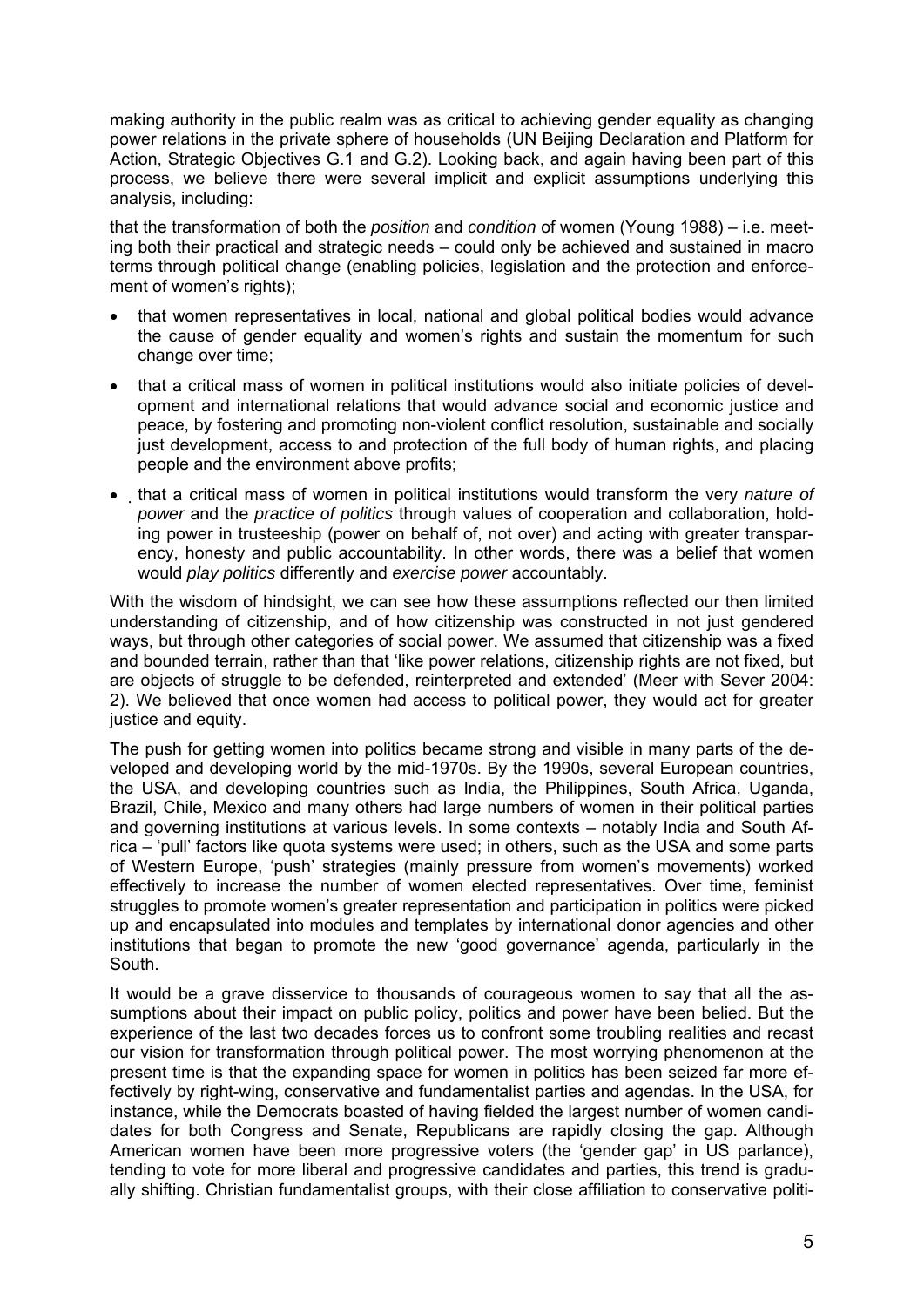cal agendas, have successfully mobilised poor and middle class grassroots American women voters in the Bible belt and 'middle America', not the progressive movements or parties. In the 2004 US elections, in fact, fewer women voted for progressive John Kerry than had voted for Al Gore in the 2000 election. Conservative forces have polarised women and the general public by re-shaping issues such as abortion rights, and focusing on the 'average' grassroots women the progressives have neglected or taken for granted<sup>3</sup>.

In South Asia, the mass mobilisation of women by religious fundamentalists, including the fielding of women political candidates, is nothing short of frightening. In India, the extremist Vishwa Hindu Parishad has launched special training camps for young Hindu women to act as 'Protectors of the Faith', including training in the use of swords and other weapons. Muslim fundamentalists in neighbouring Pakistan and Bangladesh use very similar rhetoric to muster women's support. The Tamil Tigers in Sri Lanka had rallied Tamil women to their cause and even constructed an image of the '*Pudumai Pen'* or 'new woman', who would raise militant children and selflessly dedicate them to fight for the cause.

Let's look more closely at the Indian case to see how it challenges this gender myth. Fundamentalist organizing of women first became evident in the late 1980s when the media flashed images of thousands of Hindu women across the country joining the marches and the symbolic carrying of construction material to the Babri Masjid. This was the ancient mosque that was eventually destroyed by Hindu fundamentalist mobs in 1992, purportedly to rebuild the Ram temple that was allegedly destroyed when the mosque was built. The images of women's participation became more aggressive during the anti-Muslim riots in Bombay in 1993: hundreds of Hindu women made petrol bombs that their men then hurled on Muslim shanties. The pinnacle, however, was reached before, during and after the anti-Muslim pogroms in Gujarat state in early 2002, when thousands of Hindu women, both poor and middle class, actively supported the attackers, joined in the looting of Muslim shops, and marched in massive numbers in the political rallies and processions that were held in support of the state's fundamentalist regime. Before the 2004 Indian general elections, there were four women Chief Ministers of various Indian state governments, the highest number since Independence – and *all* of them were members of the ruling Hindu nationalist party, or its close allies.

To dismiss these phenomena simply as a result of false consciousness, or the instrumentalisation of passive women by shrewd and sinister leaders, is a grave mistake. The defeat of the Hindu nationalist regime in the 2004 general elections was not by a wide margin, and should not cause complacency. Seen from close up, women's participation in these movements is far from passive or blind, but very much through their active agency. As we have argued elsewhere (Dhanraj et al. 2002), the fact is that fundamentalist movements have created a genuine *political space and role* for women. They have given them the possibility of being real political actors, an active sense of being architects of a momentous social and political project. Regrettably, this is something which none of the so-called 'progressive' forces have done on the same scale or with the same deadly sense of purpose – neither other political parties, nor the labour movement, nor radical social movements (including feminist women's movements). It is unfortunate but true that currently Hindu fundamentalists are the most effective and deliberate in deploying mass mobilisation strategies, and have the most conscious programme of women's mobilisation within them. And progressives, rather than waking up to this fact, continue to instrumentalise women as convenient, passive tools whenever a mass protest or event requires their presence!

Meanwhile, India boasts of over one million elected women in its village and town councils, about a quarter of whom are from the poorest communities. This is thanks to the passing of the 73rd Amendment to the Constitution of India – in which, incidentally, Indian feminists had little role. The Amendment made it mandatory for 33 percent of all positions in local councils

1

 $3$  It was interesting to note, for example, that African American women were the single largest constituency opposed to the war on Iraq, yet have never been significantly mobilised by any progressve movement in the USA after the civil rights era.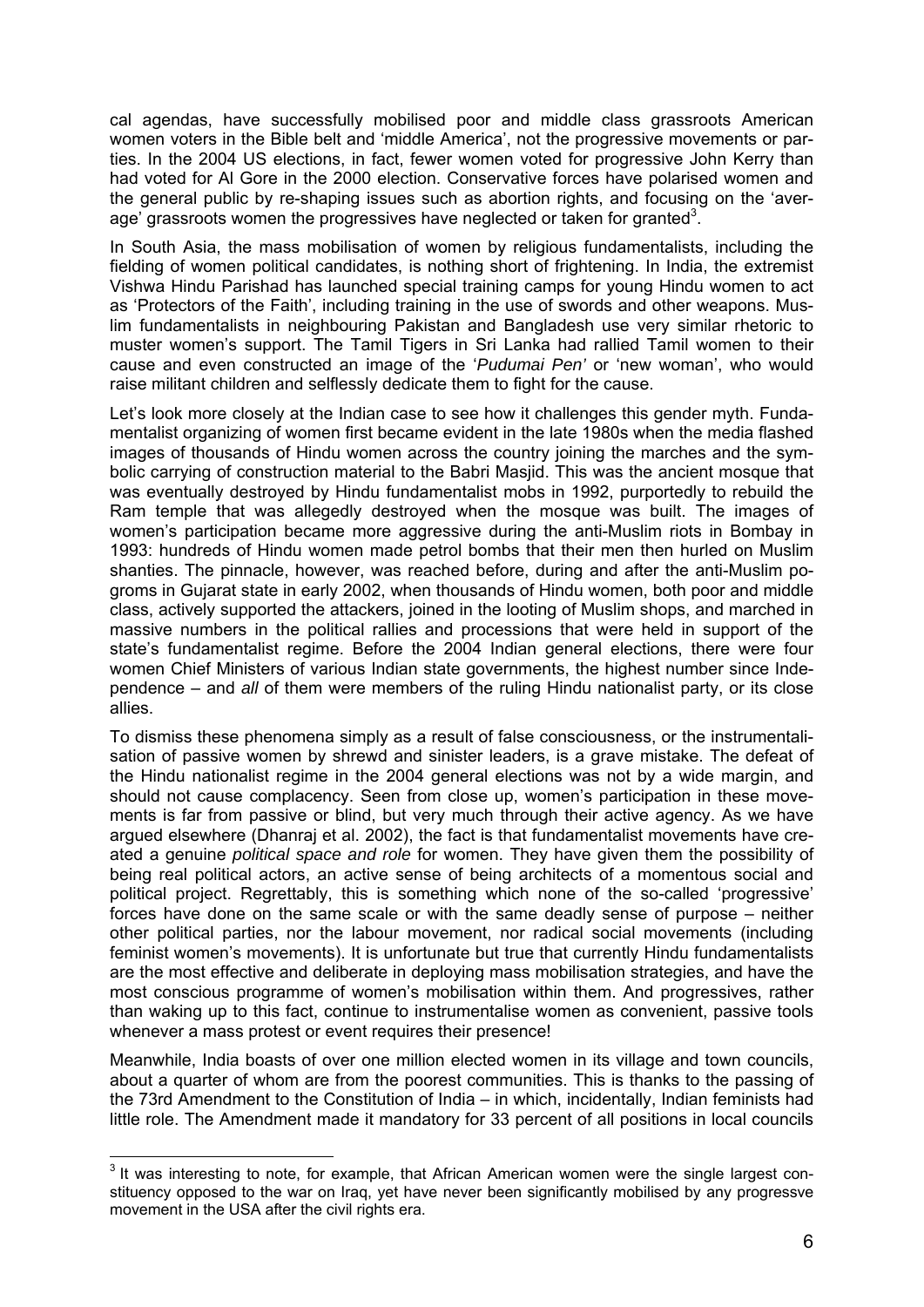to be reserved for women. There were also reservations for *Dalit* (scheduled / untouchable caste) and Tribal people. This was brought about by well-intentioned Gandhian advocates and bureaucrats who envisaged a form of local governance and decentralisation that would transform rural India, a social revolution that could redress centuries of marginalisation for both *Dalits* and women, orchestrated by the State.

The discourse on the impact of this unprecedented structural change, the largest scale experiment of its kind anywhere in the world, is banal at best. It is also quite polarised, between gloomy stories of women representatives' subordination, cooption or subversion on the one side, and cheering protagonists on the other, who dismiss criticism or any analysis that is less than laudatory. Both positions are often derived from anecdotal evidence and ideological positions, rather than a serious inquiry into what is happening on the ground. There are, of course, some large scale and highly quantitative studies, but these fail to capture many of the complexities and nuances of the reality. They tell us little about what this change has meant for elected women and men from poor castes and communities, how they are negotiating their new roles, or about the nature of grassroots political culture and dynamics.

What we have witnessed on the ground – as documented in Dhanraj's film *Taking Office* – is a complex picture, where both patriarchal and feudal/semi-feudal gender and social power relations are being simultaneously challenged, changed, accommodated, and modified at the same time. A landless *Dalit* woman labourer is elected to and becomes the Chairperson of a village council in which her upper-caste landlord (or his wife) is also an elected member. *Dalit*, tribal, other oppressed caste and minority women and men elected representatives have to negotiate a vast and dangerous minefield of religion, class and caste politics, patronage networks, and affiliations, while the social and economic bases of their lives outside the *panchayat* remain unchanged. We know of elected women who have been placed under virtual house arrest for attempting to challenge budget allocations; they have been beaten up, threatened, bribed and cajoled into supporting dominant caste or class agendas in the Councils.

On the other hand, we know many hundreds of women who have triumphed amazingly over these odds and managed to deliver needed resources to their constituency. Indeed, most of the elected women with whom we have interacted are far from passive puppets. They show remarkable resilience in repeatedly trying to exercise their agency, to fulfil their responsibilities, to flex their political muscles, or simply to function autonomously. The problem, we find, is that since most women have entered these institutions without any kind of political or ideological training, skills or experience – they have not been members of a political party or cadre, for example, or have only the limited apolitical experience of their participation in a village self-help group – they are forced to learn and acquire these skills in the most arduous ways and at great cost. We have seen women devote all their time and energy simply to learn how to steer through the maze. But far too many fall victim to their inexperience and the pressure to become corrupt or expedient.

A major handicap is that these women struggle in the absence of any alternative models of power. As Anne-Marie Goetz (2003: 3, 5–6) points out, their images of leadership and experience of the exercise of power are gained within the family/household, from the feudal and caste-based social and economic structures they live in, and the few state and non-state institutions they have interacted with in their lives: the school, the local government officers, and maybe rural NGOs and development organizations. None of these are exactly models of alternative politics, much less innovative practitioners of power. Feminist activists have attempted to create these alternatives in a few locations – but more often, women's groups are quick to stigmatise these elected leaders for becoming co-opted or corrupted by the dominant political culture, rather than supporting them to create an alternative. Apart from celebrated examples – Indira Gandhi, Benazir Bhutto, Margaret Thatcher, Jayalalitha, etc. – there are growing numbers of 'Women with Moustaches', as Latin American feminists have called them, in politics at all levels today: hard-nosed, tough, aggressive and sometimes corrupt women politicians. We believe it is much too simplistic to dismiss this as the result of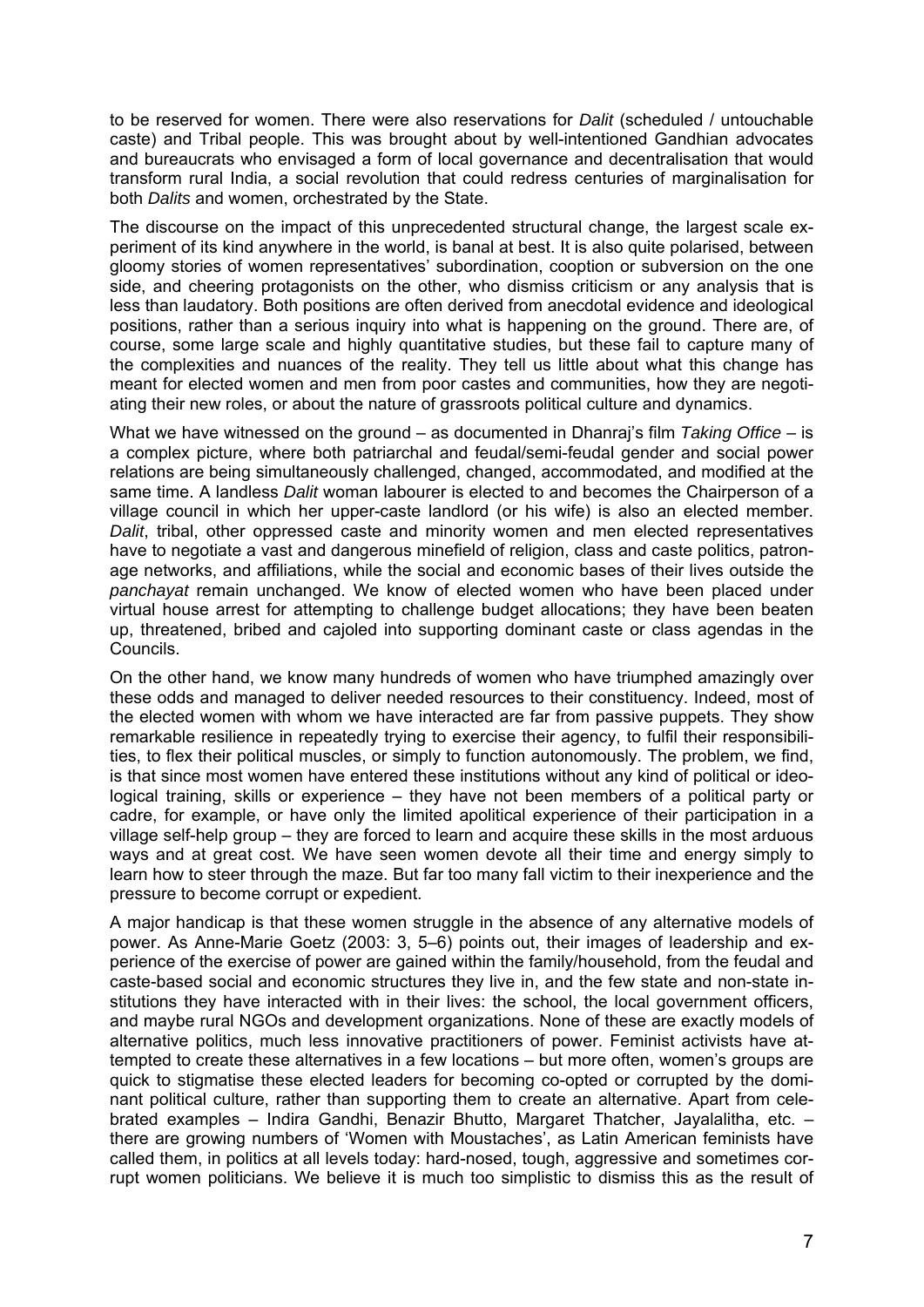male consciousness masquerading in female bodies. Nevertheless, in a country like India, there are very few successful elected women to serve as mentors or models.

#### **Conclusion**

The above analysis of the operation of two major gender myths seems to suggest that a larger project is at work in India – one that is constructing and then utilising women as particular types of social, economic and political citizens.

On the economic front, the myth of women as the most effective anti-poverty agents and the massscale creation of women's self-help groups seems to be nurturing a form of depoliticised collective action that is completely non-threatening to the power structure and political order. These groups, forced to focus all their energies on their productive activities, their loan repayments and the survival of their collective, seem to be rendered oblivious to the ideological/political mobilisations going on under their very noses. Lucy Taylor's analysis of the reinterpretation of civil society and citizenship in Chile in the dictatorship and post-dictatorship years, where the 'twin strategies of incorporation and marginalisation' (1996: 780) were used, demonstrates not only how self-help groups were the policy instruments of this agenda, but that this strategy is not unique to India. We are not suggesting that economic empowerment programmes for women are either disempowering or unmitigated failures. The successes of micro-credit for women are well documented (see ILO 1998) and there is little purpose in raising yet another paean to them here. Our purpose, rather, is to highlight the manner in which such interventions are being designed and delivered in increasingly disempowering ways, instrumentalising poor women, and being distorted to serve other agendas.

On the political front, far from women transforming politics, evidence of the reverse is mounting. Particularly disturbing is the way in which fundamentalist parties have fostered women's political participation to advance their agenda. At the grassroots level, we are witnessing both this kind of instrumentalisation and the marginalisation of women elected representatives in multiple ways, in a manner very similar to what is happening in other parts of the world (Goetz and Hassim 2003). As one analysis puts it, 'the system of representation that gives women '*authority*' through holding an elective post has not transformed into actual '*power*'' (Vijaylakshmi and Chandrasekhar 2001). What is clear, however, is that the myths regarding women's capacity to transform both politics and public power have been central to all these processes. We clearly underestimated the power of existing modes of power and politics to corrupt, co-opt, or marginalise women, or how it would compel or manipulate them to compromise their goals for narrow party interests. And we failed to address the possibility that women would be proponents of reactionary, sexist, racist, elitist or fundamentalist ideologies.

Thus, if we combine the mobilisations of women by the fundamentalist agenda, the depoliticised forms of collective action promoted by state-sponsored micro-credit programmes, and the subversion of the agency of elected women in *panchayats*, what emerges is a deeply problematic and bounded construct of women's citizenship – a construct that must be seriously analysed, challenged, and re-framed.

But this is also a serious learning moment for feminists. We are clearly at a historic juncture where the marginalisation of feminist critiques and corporatisation of feminist strategies forces us to recast our analyses and approaches. This cannot be achieved without looking closely at what is happening to women on the ground. Using the lens of gender myths helps us unearth the deeper, more fundamental processes of restructuring power and politics that are afoot – the ways in which resurgent patriarchy, neo-liberal economics and fundamentalism are combining to construct a new kind of female citizen. The challenge now is to move towards more nuanced and contextualised approaches that can hopefully begin to confront and contain these formidable forces.